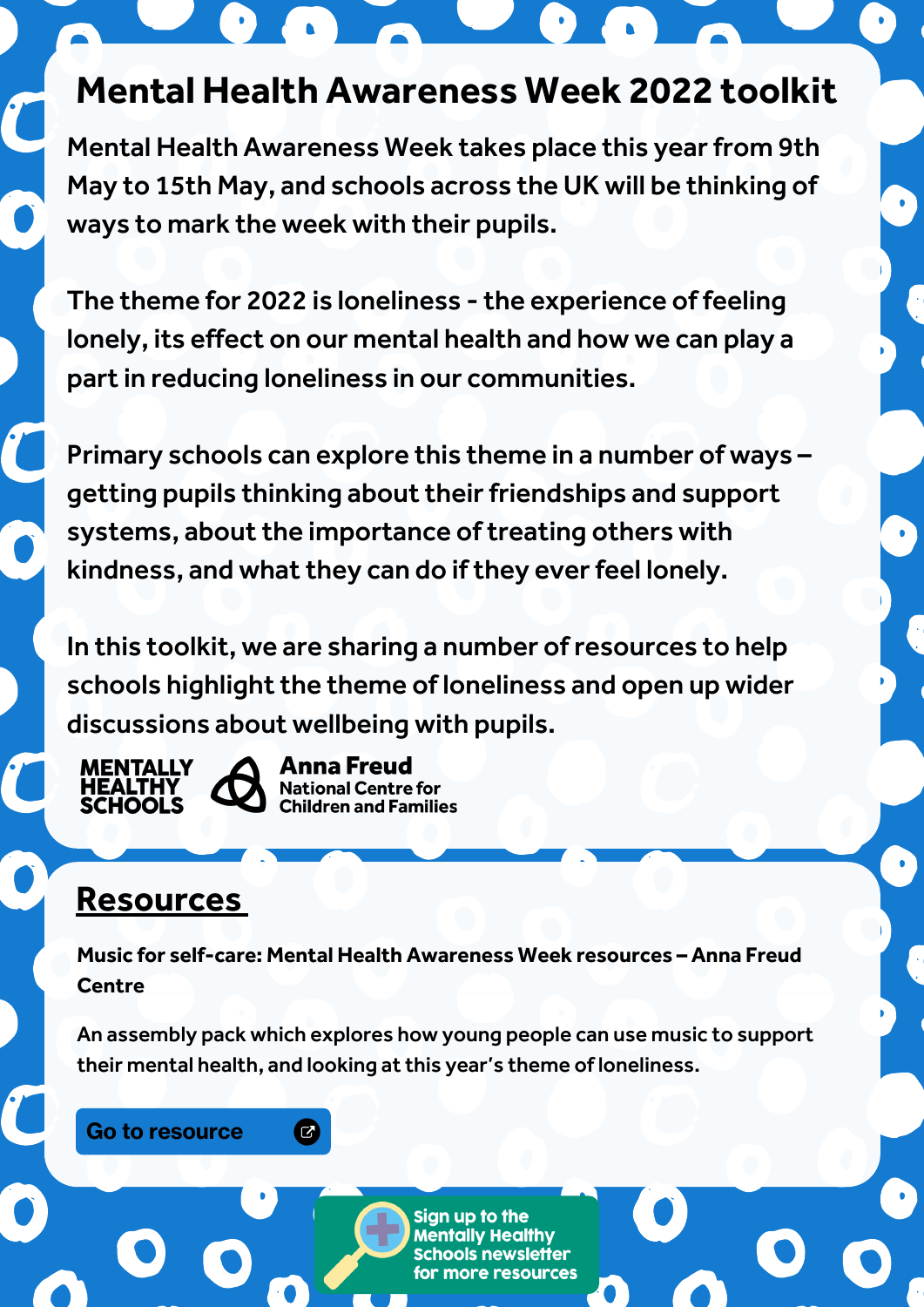#### **Appreciation circle – Mentally Healthy Schools**

 $\epsilon$ 

Ø

 $\overline{C}$ 

 $\boldsymbol{\sigma}$ 

 $\bullet$ 

This appreciation circle activity encourages children to appreciate positive attributes and qualities in everyone, recognising differences and similarities and building friendships.

#### Go to [resource](https://mentallyhealthyschools.org.uk/resources/appreciation-circles-celebrating-ourselves-and-others/)

#### **Wellbeing activities: being kind to yourself – British Red Cross**

Explore loneliness and anxiety through these wellbeing activities that help children and young people be kind to themselves.

## Go to [resource](https://mentallyhealthyschools.org.uk/resources/wellbeing-activities-being-kind-to-yourself/)

#### **Helping hand activity – Parenting NI**

This simple activity asks children to consider five people in their life who they would turn to if they were feeling stressed or lonely.

### Go to [resource](https://mentallyhealthyschools.org.uk/resources/helping-hand-activity/)

#### **Building connections: Year 6 lesson plan – Public Health England**

This lesson supports pupils to understand that it's normal to feel lonely, but there are strategies they can use to safely build connections with family, friends and their community.

## Go to [resource](https://mentallyhealthyschools.org.uk/resources/building-connections-year-6-lesson-plan/)

**Getting along with others - Council for the Curriculum, Examinations & Assessment**

These classroom activities & lesson plans will help children understand the importance of positive relationships with family and friends.

Go to [resource](https://mentallyhealthyschools.org.uk/resources/getting-along-with-others/)